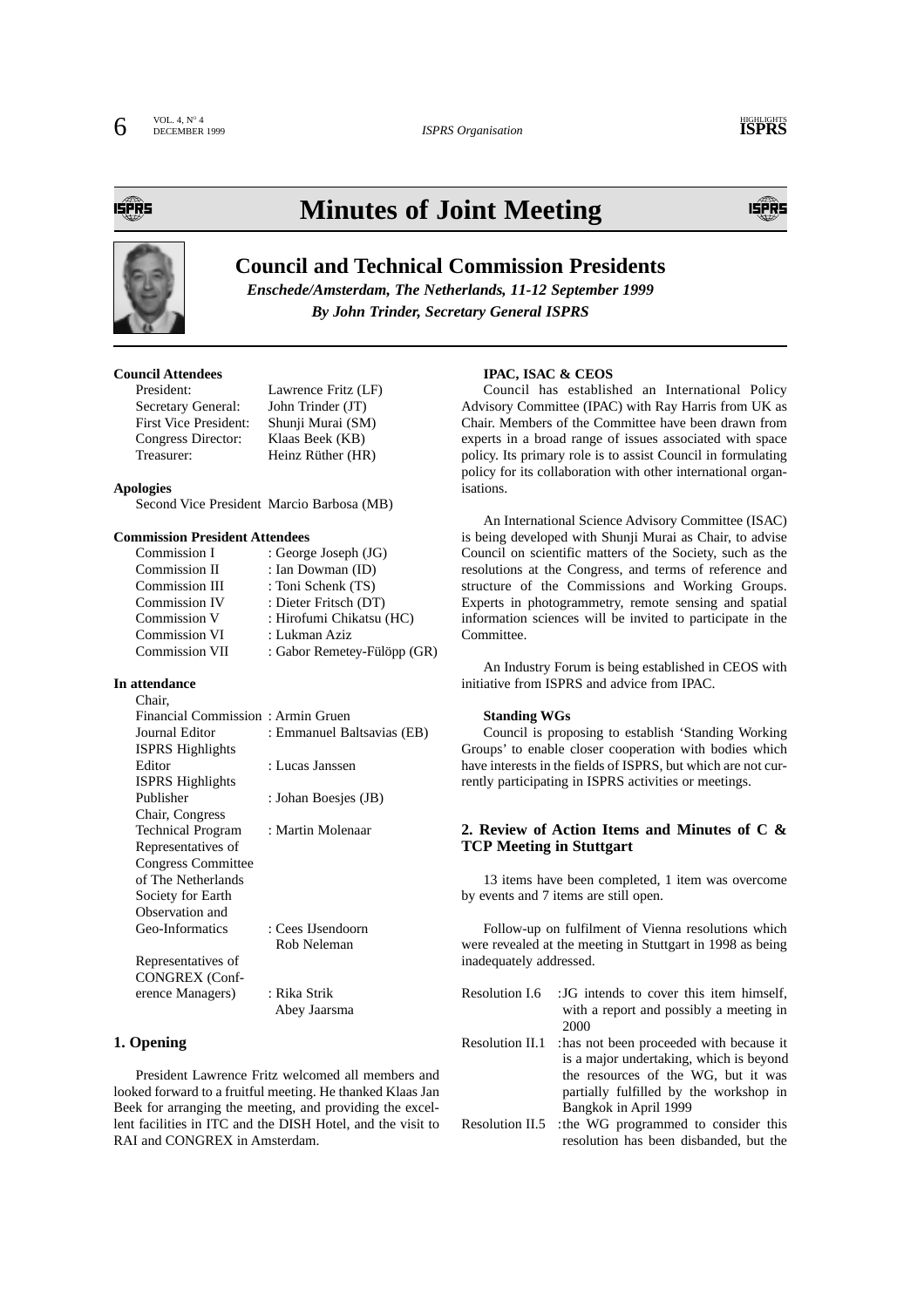topic will be considered at a session of the Congress, in cooperation with IGOS Resolution III.4 :covered by IC WG IV/III.1

Resolutions VI.1 :these item have not yet been addressed and require urgent action from WG

VI.3 and VI.4 :VI/4

Resolution VII.1 :the topic of lidar in this resolution will not be addressed by the WGs

#### **3. Commission Reports (TCPs)**

#### **Status of Each Working Group**

The status of the WGs were presented by the TCPs. Almost all WGs are working very effectively.

#### **Plan for Recognition of WG officers**

The President will send a letter to addresses of recipients provided by the TCPs, thanking WG officers for their contribution to the activities of WG during the current inter-Congress period 1996-2000.

#### **Rational Functions Committee**

A draft document on Rational Functions has been prepared by ID, which discusses the tasks and work being undertaken by the Committee.

#### **Bylaws Updates for Each Commission**

TCPs will recommend changes to Commission ToRs in Bylaw 13.

#### **Young Authors' Awards**

The details of the Young Authors Awards have been included in the 2nd Announcement for the Congress. The full paper must be submitted by 31 January 2000. Every submitted paper will be reviewed by 2 assessors. The awards will be announced by 31 March 2000 and the Treasurer will send money to winners by about 30 April.

Manos Baltsavias announced that 2 additional Young Authors Awards will be provided from surplus funds from the IC WG IV/III.2 meeting in Valladolid in Spain.

#### **4. ISPRS Publications**

#### **Journal**

Manos Baltsavias reported on developments on the Journal. There have been so many papers submitted to the Journal that there is now a bottleneck in the review and publication processes. The number of pages has been increased to 400 in 1999, and 480 in 2000.

Helava Awards for 1996 and 1997 have been announced, the jury is reviewing all 1998 papers, and 1999 papers will be judged by the end of the year. The final selection should be made by February 2000. The jury has done an excellent job.

#### **ISPRS Highlights**

Matters discussed were: full colour printing, adver-

tisement policy, inclusion of other newsletters, individual subscribers, direct mailing to recipients and a reader survey.

#### **Web and Home Page Status**

A report was submitted on the Web Page by the Web Master, Andre Streilein. Users average 9,360 requests per month. The Calendar is the most used page, followed by the Technical Commissions. The Jobs Page has received 600 hits. Many international organisations use the ISPRS guidelines. The new address of the Home Page changed to 'ISPRS.org'.

#### **Archives**

Recent new Volumes delivered to RICS Books are as follows:

- Dehra Dun, India Tutorial for WG VII/2 in October 1998 – Vol XXXII Part 7T1
- Bangkok, Thailand meeting in April 1999 on Mobile Mapping by WG II/1 and others – Vol XXXII Part 2- 5-3/W10
- Valladolid, Spain meeting in May 1999 on Fusion of Sensor Data for Commissions VII, IV and III - Vol XXXII Part 7-4-3 W6
- Commissions II and III workshop on automatic information extraction from images in September 1999 in Munich, Germany - Vol 32 Part 3-2W5

Guidelines for reviewing volumes submitted for publication in the International Archives for Photogrammetry and Remote Sensing were adopted in principle, subject to changes reflecting comments from the meeting.

#### **Guidelines & Orange Book**

Guidelines published in the Orange Book and on the Web Page were reviewed and amended for reprinting of the Orange Book.

#### **5. Inter-Organisation Relationships**

- (i) COPUOS: ISPRS participation in UNISPACE III was very successful. Summaries of the sessions were distributed to the meeting and will be included in ISPRS Highlights
- (ii) An MoU between ISPRS and OGC is currently being prepared
- (iii) IUSM has been disbanded
- (iv) Council has developed a table of overlaps in activities between ISPRS, its Regional Members and International Organisations

#### **6. Congress Planning**

A detailed presentation was given by members of The Netherlands Congress Organising Committee and CON-GREX, covering the structure of CONGREX, the general organisation of the Congress, accommodation, abstracts, the Official Opening, the technical program, guidelines for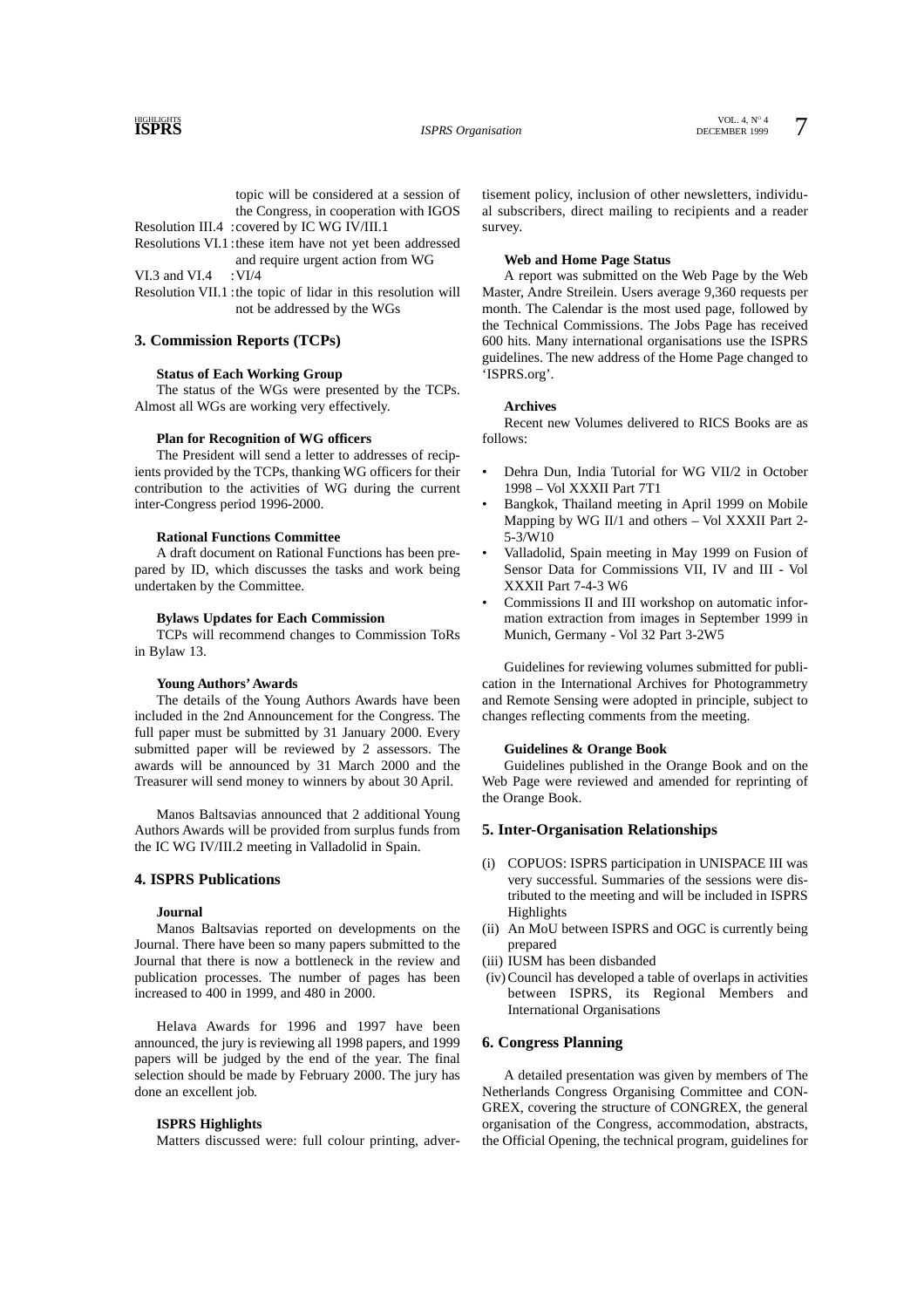

*Participants of the Joint Meeting in front of ITC's building.*

the proceedings, facilities and schedules, and the venue in Amsterdam.

#### **Technical Sessions**

The program for preparation of the Technical Sessions was described by Martien Molenaar including:

- The contents of each technical session which have been included in the 2nd Announcement
- First and second review process of abstracts should be completed by the organising Committee by 6 December 1999
- Notification to authors by 15 December 1999 of acceptance or otherwise of the paper
- Guidelines for preparation of papers will be available on the Congress Web Page by December

#### **Awards and Honourable Mentions**

Details of awards have been distributed to all ISPRS Members. TCPs are required to nominate one member of their Commission for Honorable Mention at the Congress.

#### **Visit to Conference Venue**

The attendees at the meeting visited the Congress site on Sunday 12 September, and viewed the venues for the Opening Session, the technical sessions, the General Assembly, Council and Commission rooms, lunches etc.

#### **7. Proposals for 2000-2004 Technical Commissions**

TCPs were encouraged to seek appropriate TCPs for those Commissions for the period 2000-2004.

#### **8. Next Meeting of Council and Technical Commission Presidents**

#### **8.1 Budapest April 2000**

The planned schedule for JM in April 2000 were presented.

#### **9. Other Business**

A presentation on Turkey's bid for Congress in 2004 was given by Professor Orhan Altan.

J. C. Trinder Secretary General October 1999

# **ISPRS Highlights will now be available from GITC bv at**



#### **US\$ 28 per year**

(for individuals who belong to an ISPRS member organisation)

### **US\$ 35 per year**  (for non-members)

### *Please contact GITC's subscription department for more details*

#### *or e-mail: floris.siteur@gitc.nl*

To receive ISPRS Highlights you only have to send us the complete address *(personal name, organisation name, address, city + postcode, country, phone, fax, e-mail, date, signature)* together with the (details of) payment.You can pay by credit card *(number, expiry date, signature)* or by mailing to GITC by separate post *(cheque, postal order, international money order, evidence of bankdraft)*. The delivery of the magazine will start after receipt of payment.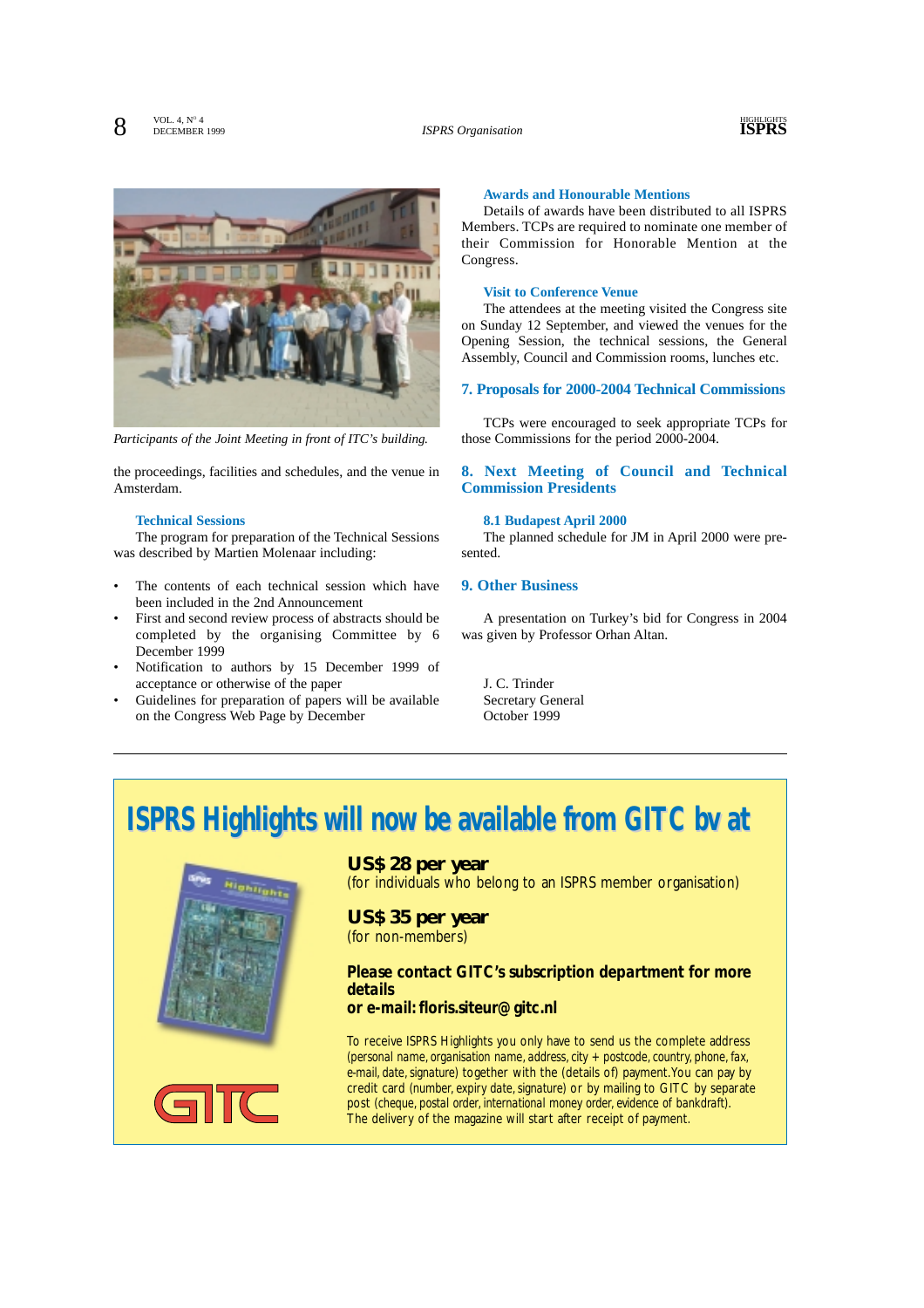**ISPRS**  $\sum_{\text{NOL. 4, N}^{\circ}4}^{\text{NOL. 4, N}^{\circ}4}$  **SPRS**  $\sum_{\text{DECEMBER 1999}}^{\text{VOL. 4, N}^{\circ}4}$ 

ISPŘS

## **Minutes of Council Meeting (CM 9/99)**



*Delft, The Netherlands, 14-16 September 1999 By John Trinder, Secretary General ISPRS*

#### **Council Attendees**

President: Lawrence Fritz (LF) Secretary General: John Trinder (JT) First Vice President: Shunji Murai (SM) Congress Director: Klaas Beek (KB) Treasurer: Heinz Rüther (HR)

#### **Apologies**

Second Vice President Marcio Barbosa (MB)

#### **In attendance**

Chair Financial

Commisssion Armin Gruen (Items 12.2 and 12.3)

**Editor-in-Chief**  ISPRS Fournal Manos Baltsavias (Item 8.1)

### **1. Opening**

The meeting was held at the ITC Building in Delft, The Netherlands on 14-16 September 1999.

President Lawrence Fritz welcomed Council and looked forward to a fruitful meeting. He thanked Klaas Jan Beek for arranging the recreation day for Council and TCPs, and providing the excellent facilities in the ITC Building and the DISH Hotel in Delft.

#### **2. Approval of Agenda**

The agenda was approved subject to minor changes in the order of consideration of several items.

#### **3. Review of Minutes of Council Meeting in Bangkok, Thailand April 1999**

Minutes were approved subject to minor changes.

#### **4. Policy Discussions**

#### **Strategic Plan**

Further actions in the Strategy Plan were considered.

- (i) A commissioning form will be developed for signature by all new WGs officers in 2000 to formalise their commitment to the WG activities for the 4 year period
- (ii) Fund raising should be on a tactical short-term basis, not long-term, with the major thrust being related to attracting funds to sponsor participants

from developing countries to the Congress, young author's awards, CATCON etc.

- (iii) Norm Anderson (USA) and Hans Knoop (Germany) will be ISPRS representatives for ISO TC/211
- (iv) The Secretary General will write to ISPRS Regional Members suggesting joint action between Technical Commissions, Regional Members, and National Members
- (v) A strategy will be developed for increasing industry contributions in ISPRS Highlights
- (vi) A competition to redesign the ISPRS logo will be announced in ISPRS Highlights
- (vii) The terms of reference of the proposed ISPRS International Science Advisory Committee (ISAC) were approved and names suggested of persons who will be invited to be members of the Committee

#### **ISPRS Educational Opportunities Program**

The pilot program has been completed. The development of the database on educational institutions is a good demonstration of work of this program, but there will be no further developments.

#### **Statutes and Bylaws Revision**

The Statutes and Bylaws were reviewed and revised at the meeting. The revised Statutes and Bylaws will be distributed to Ordinary Members with rationale in January 2000.

#### **Guidelines Approval**

Spending Guidelines for Council have been approved by the Financial Commission and Council.

#### **Member Reports and Guidelines**

A letter to will be sent immediately to Ordinary, Associate and Regional Members inviting them to prepare National Reports for the Amsterdam Congress.

#### **5. Amsterdam Congress Plans (KB)**

The speaker for the keynote address at the Opening Session and the plenary debate on 'Geo-Information for All' were discussed.

Receptions could be given by bidders for the 2004 Congress, to members of the General Assembly, at lunch time on Sunday 16 July, before the first General Assembly. Congress and TC bids by Ordinary Members will be presented to the General Assembly on Sunday 16 July.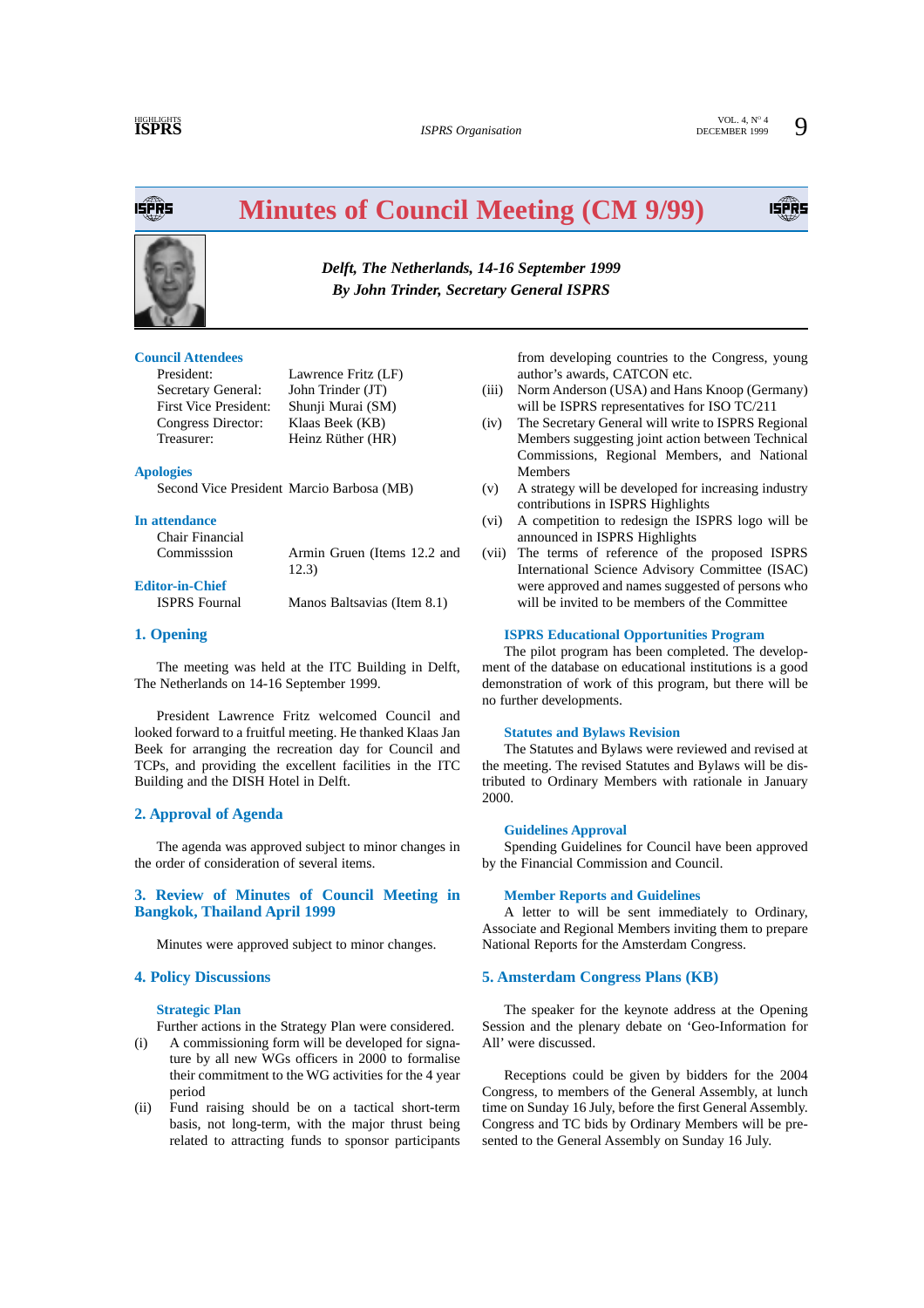**10** VOL. 4, N<sup>o</sup> 4<br>
ISPRS Organisation<br>
ISPRS Organisation

**ISPRS** Organisation

Official nominations have been received so far for the period 2000-2004 for Council positions of Secretary General and Congress Director, the venue for the Congress, and Presidents of Commissions I, II, VII.

#### **6. Awards**

The revised conditions of the Brock Award were approved. The current status of nominations for ISPRS Awards was presented to the meeting by the President. Letters have been sent to organisations responsible for the Awards requesting nominations of members of Juries.

#### **7 Inter-Organizational Activities**

#### **CIPA**

Council has ratified the new CIPA Statutes

#### **ICSU**

Consideration of the ISPRS application for full membership of ISCU will be delayed until the ICSU plenary meeting in 2002. Council must take appropriate actions prior to the meeting to ensure that its application is finalised.

#### **Standards**

A request for ISPRS representatives on ISO Technical Committees has been placed in ISPRS Highlights.

WG II/7 are developing an image transfer standard, suitable for photogrammetry and remote sensing. A draft MoU with OGC has been prepared, that will ensure the participation of OGC in the development of this standard.

#### **IUSM**

Representatives from Sister Societies (FIG, ACI, IAG, IHO) will be invited to attend several days of the Amsterdam Congress including a Joint Board Meeting of Sister Societies on Monday 17 July.

#### **GSDI**

Council will re-evaluate SPRS representation at GSDI meetings.

#### **8. ISPRS Publications**

#### **Journal**

Since a new 4-year contract with a publisher is required by 1 October 2000, negotiations for the new contract have commenced. The conditions to be included in the contract were discussed in detail.

#### **Bulletin - ISPRS Highlights**

Council agreed that ISPRS Highlights should not be printed in full colour. Direct mailing will cost \$10,000 per year, but GITC will have to maintain an address database. Council decided to directly mail ISPRS Highlights to recipients on a pilot basis.

Revisions to the advertising policy proposed by GITC were approved by Council, subject to minor revisions.

#### **Home Page**

The new address of the ISPRS Home Page is 'ISPRS.org'.

#### **9. Review of Technical Commissions**

Nil

#### **10. Council Activities Reports**

Reports of Council were received.

#### **11. ISPRS Membership**

#### **Ordinary Members**

Recently admitted Ordinary Members

- Bangladesh Environment & GIS Support Project for Water Sector Planning (EGIS - II)
- Benin- National Center for Remote Sensing and Forest Cover Monitoring (CENATEL)
- Cameroon La Cameroon Geomat

#### **Associate Members**

Recently admitted Associate Members

- India Indian National Cartographic Association -
- Australia Queensland Department of Natural Resources (DNR)

#### **Sustaining Members**

Council approved the application of Stora Enso Forest Consulting Oy Ltd (Finland) as its 48th Sustaining Member.

#### **Regional Members**

Recently admitted Regional Members

CILSS/AGRHYMET in Niger

#### **12. Financial Affairs (HR/AG)**

#### **Treasurer's Report**

The Treasurer's report was received and discussed.

#### **Financial Commission Report**

AG reported on the Treasurer's financial report.

#### **Financial Commission Guidelines**

AG and HR will rework the draft Financial Commission Guidelines.

#### **13. Actions of Council**

43 items were completed, 4 items were overcome by events and 21 items are still open.

#### **14. Other Business**

Council has tentatively planned to travel to Turkey on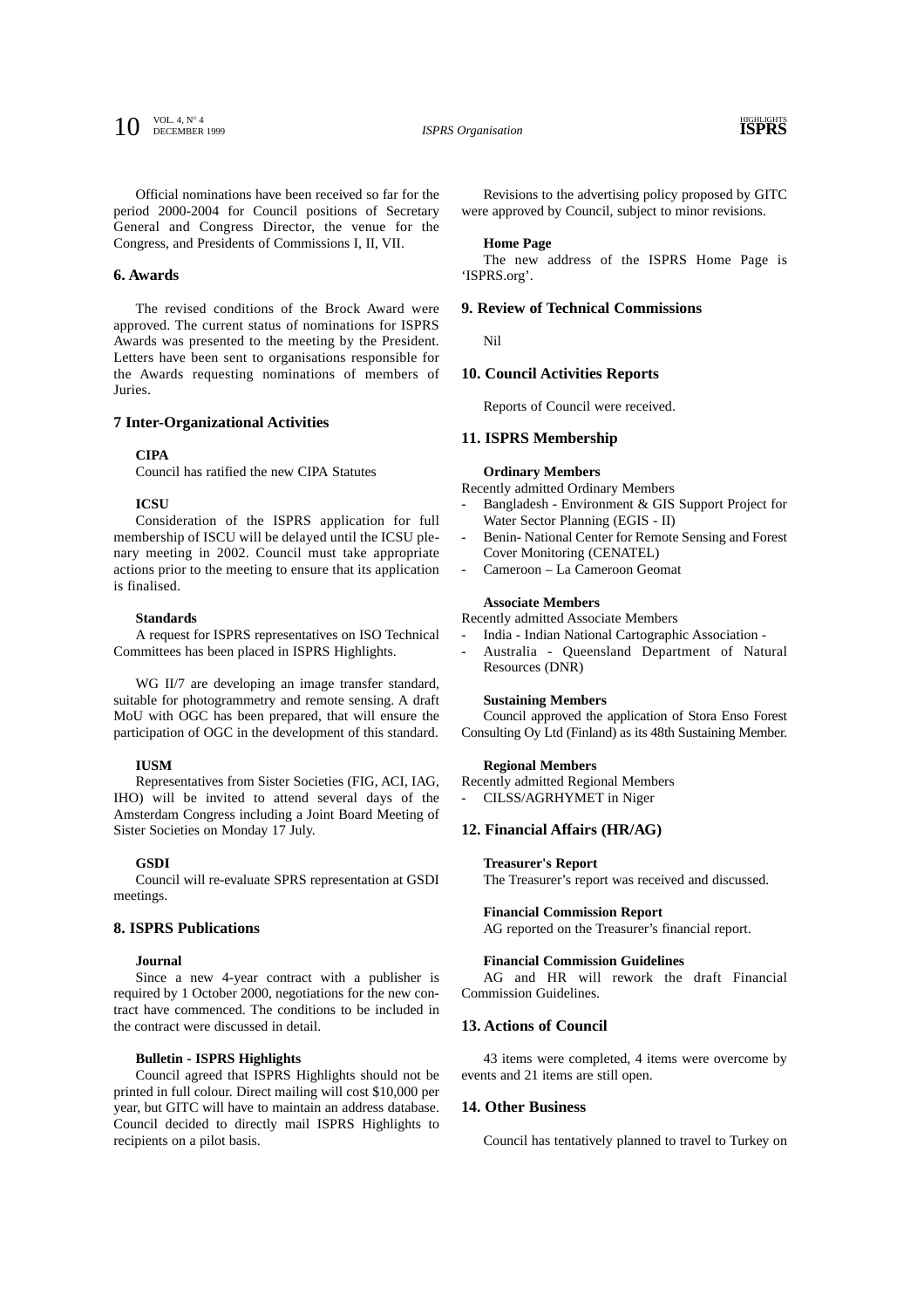**ISPRS** 

11 or 12 April 2000 to view their Congress facilities. Council will visit the proposed site for the 2004 Congress in Barcelona, Spain prior to the Council meeting in Hungary.

#### **15. Next Meeting**

The schedule for the planned Council and Joint meet-

ings in Hungary from 4-11 April 2000 was finalised. The Pre-Congress Meeting will be held in The Netherlands on 12-13 July 2000.

J. C. Trinder Secretary General October 1999



## **ISPRS Logo Design Contest**

The ISPRS is seeking a new logo to better illustrate its role in the global community. The winning design will receive a prize of \$500 US! The last date for submission of designs is 31 March 2000. All entries will be judged by the six members of ISPRS Council and the winning design will be introduced at the 2000 ISPRS Congress in Amsterdam (with appropriate recognition of the designer). The intent of this new logo is to promote the value of ISPRS to the international community as we enter the new millennium.

Please send your entry in color and/or in black and white by e-mail or post mail to the ISPRS Secretary General at:

Prof. John C. Trinder Secretary General, ISPRS School of Geomatic Engineering University of New South Wales Sydney NSW 2052 AUSTRALIA E-mail: J.Trinder@unsw.edu.au

Entries will be judged on relevance to ISPRS heritage and mission, plus originality, 3-dimensionality, color and b/w inter-changeability, attractiveness, tastefulness and international relevance. The logo should incorporate the letters "ISPRS" and the newly selected public tag line for



### *Entries due by 31 March 2000*

the Society, "Information from Imagery." Entries are encouraged to be: (a) useful for display in color and yet clearly recognizable when copied and displayed in black and white; and, (b) easily displayed on the internet and electronic documents. Ingenuity in providing dynamic characteristics for internet display is not essential but will be welcome.

#### **Contest rules:**

- \* All entries must be received by the Secretary General no later than 31 March 2000.
- \* Fax entries will not be accepted.
- \* The ISPRS Council reserves the right not to select a winner if all entries are judged inappropriate
- \* The winner will receive a check in the sum of \$500 US no later than 15 July 2000.
- \* Upon selection, the winning designer will surrender all rights and Copyrights of the logo to become the exclusive ownership of the ISPRS.
- \* No Council member may enter the competition.



*Our present logo. Your logo.*

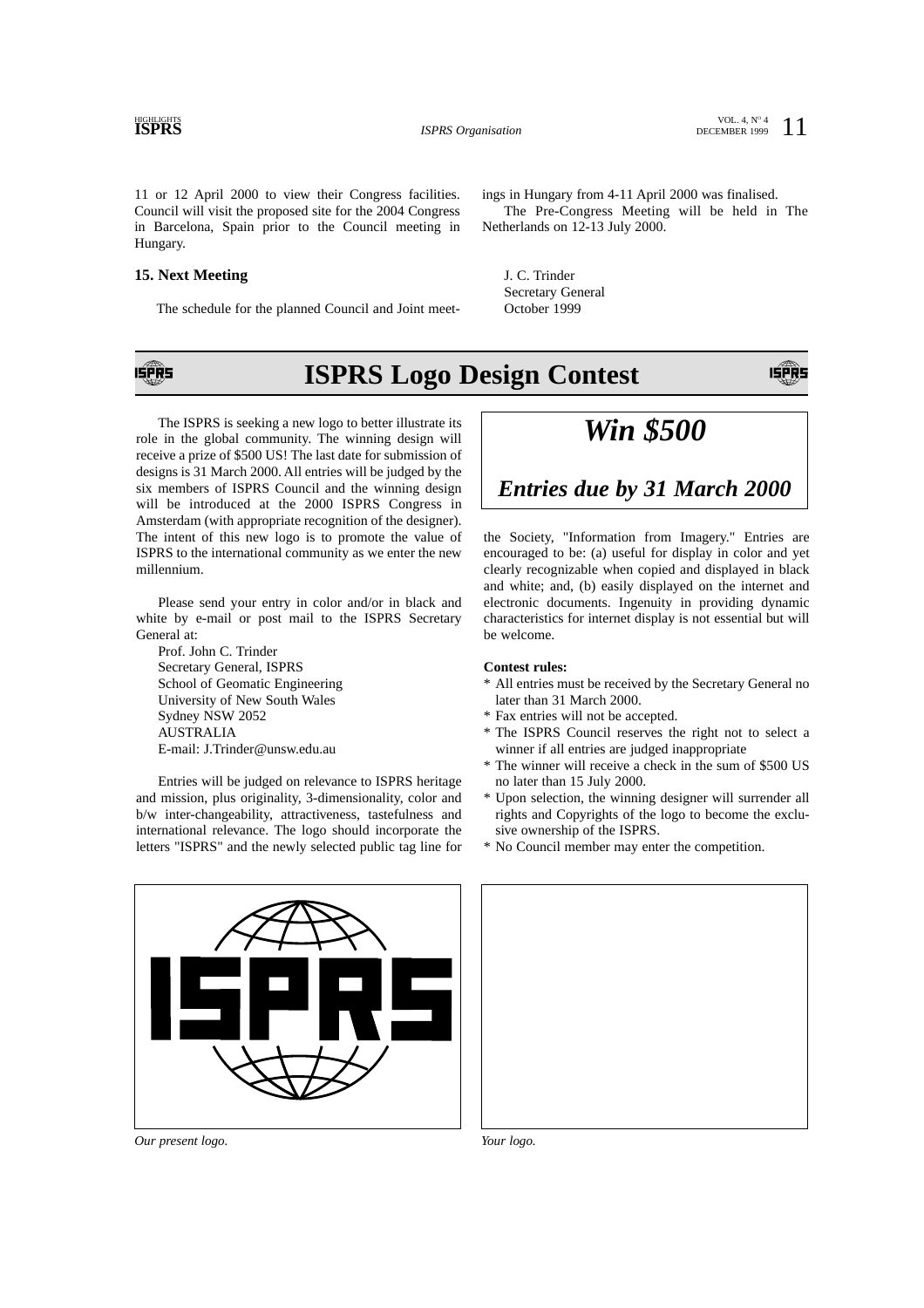## 15 PR

# **WWW.ISPRS.ORG (changed URL)**





International Society for Photogrammetry and Remote Sensing Internationale Gesellschaft für Photogrammetrie und Fernerkundung Société Internationale de Photogrammétrie et de Télédétection

| <b>THE SOCIETY</b>                                                                      |                                                  |                                                                        |                                                        |          |
|-----------------------------------------------------------------------------------------|--------------------------------------------------|------------------------------------------------------------------------|--------------------------------------------------------|----------|
| THE SOCIETY<br>Objectives and Activities<br>Intercepanizational Activities              | Historical Background<br><b>ISPRS Congresses</b> | Organization                                                           | <b>MANAGEMENT STRUCTURE</b><br>Officera<br>Council     | Finances |
| <b>MEMBERS</b>                                                                          |                                                  |                                                                        |                                                        |          |
| Ordinary Members Ansociate Members Regional Members Sustaining Members Honocary Members | <b>MEMBER TYPES</b>                              |                                                                        |                                                        |          |
| <b>DOCUMENTS AND PUBLICATIONS</b>                                                       |                                                  |                                                                        |                                                        |          |
| <b>LEGISLATIVE DOCUMENTS</b>                                                            |                                                  |                                                                        | <b>FUBLICATIONS</b>                                    |          |
| TECHNICAL COMMISSIONS AND WORKING GROUPS                                                |                                                  |                                                                        |                                                        |          |
| TECHNICAL COMMISSIONS<br><b>AND</b><br>WORKING GROUPS                                   |                                                  | Comingion I<br>Congrission, III<br>Commission V<br>Congression VII     | Comission II<br>Commission IV.<br><b>Commission VI</b> |          |
| <b>INFORMATION AND ANNOUNCEMENTS</b>                                                    |                                                  |                                                                        |                                                        |          |
| ISPES EVENTS CALENDAR<br>ISPRS EMPLOYMENT OPPORTUNITIES<br><b>ARCHIVE</b>               |                                                  | Call for 'CIPA National Delegates' from all ISPRS member.<br>countries |                                                        |          |
| <b>TOOLS</b>                                                                            |                                                  |                                                                        |                                                        |          |
| 5928<br><b>Time!</b><br>WHAT'S NEW?<br>ISPRS RELATED LINKS<br><b>ISPRS SAMPLE PACES</b> |                                                  |                                                                        | <b>GIVE FEEDBACK</b>                                   |          |

Last change: 20-Sep-1999 by AndréStreilein Problems and/or quartes, send e-mail: andre@peod.ethz.ch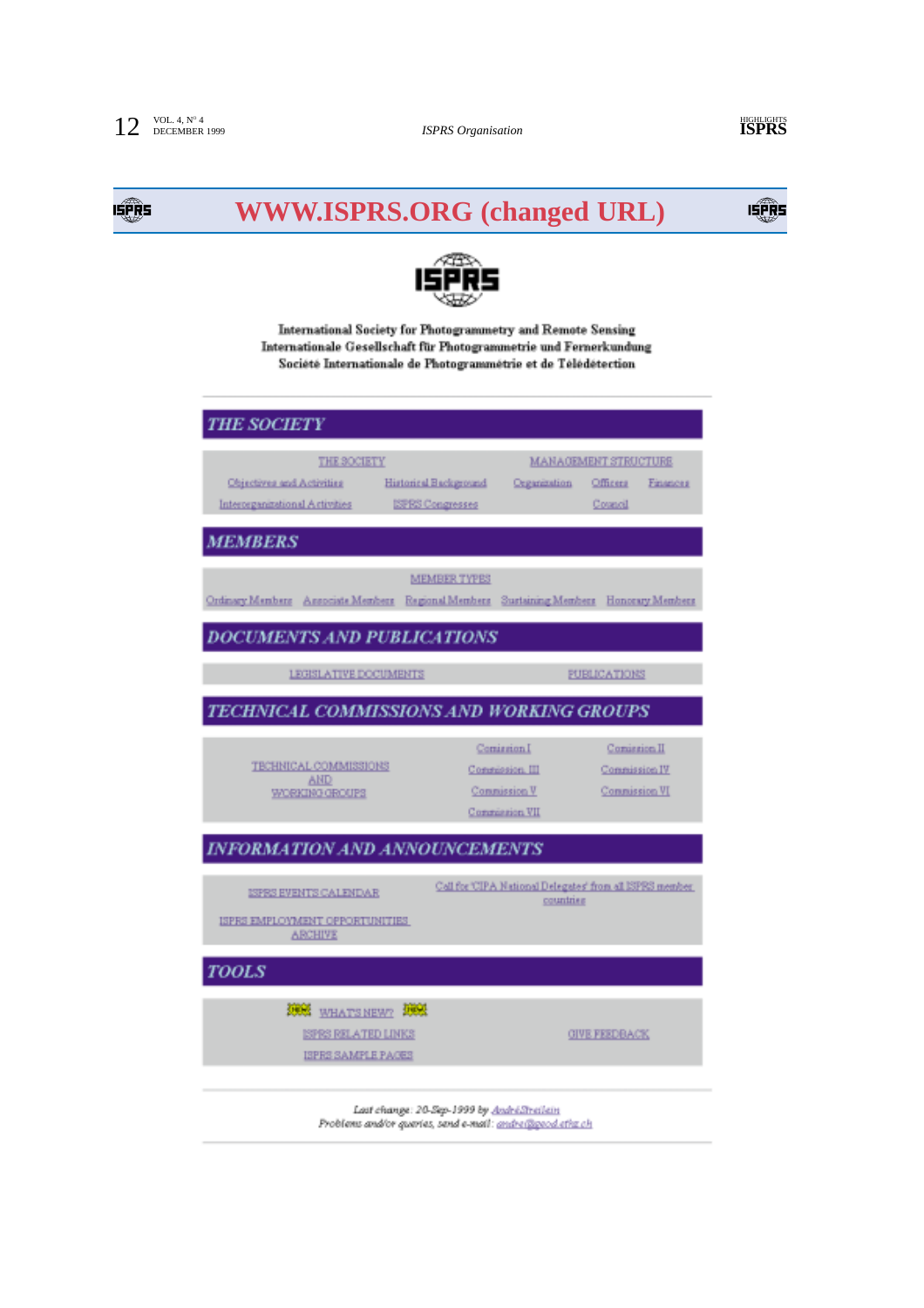IĘPŘS

# **ISPRS Awards Offered in 2000**

Pursuant to its aims of developing international cooperation in photogrammetry, remote sensing, spatial information systems and their applications, ISPRS recognizes individual accomplishment in these areas by nine sponsored awards which are presented to recipients at the quadrennial Congresses of ISPRS.

*All ISPRS members and individuals associated with ISPRS are requested to consider appropriate nominees for these awards and forward their names with appropriate supporting document to the Council members listed against each award below.*

The *Brock Gold Medal Award*, sponsored by the American Society for Photogrammetry and Remote Sensing, is presented for an outstanding contribution to the evolution of photogrammetric theory, instrumentation, or practice. Ordinary Members (national societies) of ISPRS are invited to recommend recipients of the Award. Recommendations shall be made by two individuals of different nationality and also different from the candidate. Recommendations shall reach the Secretary General of ISPRS, John Trinder, not later than November 1999.

The *Otto von Gruber Award*, sponsored by the ITC Foundation, is presented to the author, not older than 40 years, of a significant paper on photogrammetry or an allied subject written in the four year period preceding the Congress. The Award consists of a medal and a monetary grant. Applications with 3 copies of the paper shall reach the President of ISPRS, Lawrence Fritz, not later than December 1999.

The *Samuel Gamble Award*, sponsored by the Canadian Institute of Geomatics, is presented to persons irrespective of nationality, for their contributions to the administration of the Society or to the organization of activities of the Society's Commissions. Recommendations for the Award shall reach the Secretary General of ISPRS, John Trinder, not later than February 2000.

The *Schwidefsky Medal*, sponsored by the German Society for Photogrammetry and Remote Sensing, is presented to persons who have made significant contributions to photogrammetry and remote sensing, either through the medium of publication as author or editor, or in another form. Recommendations for the Medal shall reach the Secretary General of ISPRS, John Trinder, not later than February 2000.

The *Willem Schermerhorn Award*, sponsored by the Netherlands Society for Earth Observation and Geo-Informatics, is presented to a person who has most significantly contributed to the activities of a Working Group of the ISPRS during the past four year Congress period. Nominations for the Award shall reach the President of ISPRS, Lawrence Fritz, not later than February 2000.

The *Eduard Dolezal Award*, sponsored by the Austrian Society of Surveying and Photogrammetry, is presented to a person from a developing or reform country, who has successfully contributed to development of applications of photogrammetry and remote sensing. The Award is a grant to cover expenses for the participation in the Congress. It is anticipated that grant funds will be available to cover expenses of three participants for the Amsterdam Congress. Applications shall reach the President of ISPRS, Lawrence Fritz, not later than 31 January 2000.

The *Gino Cassinis Award* has been established by the Italian Society for Surveying and Photogrammetry and presented to persons that have significantly enhanced the mathematical and statistical foundations of the photogrammetry, remote sensing or spatial information services. Nominations for the award shall reach the President of ISPRS, Lawrence Fritz, not later than 31 January 2000.

The ISPRS also awards *Prizes for Best Papers by Young Authors*, who are at most 35 years old and are the single author of a high quality paper presented to the

#### **Submission Deadlines**

- The Brock Gold Medal Award to the Secretary General by **November 1999**
- The Otto von Gruber Award to the President by **December 1999**
- The Samuel Gamble Award to the Secretary General by **February 2000**
- The Schwidefsky Medal to the Secretary General by **February 2000**
- The Willem Schermerhorn Award to the President by **February 2000**
- The Eduard Dolezal Award to the President by **31 January 2000**
- The Gino Cassinis Award to the President by **January 2000 (NEW)**
- The Prizes for Best Papers by Young Authors, to the President by **31 January 2000**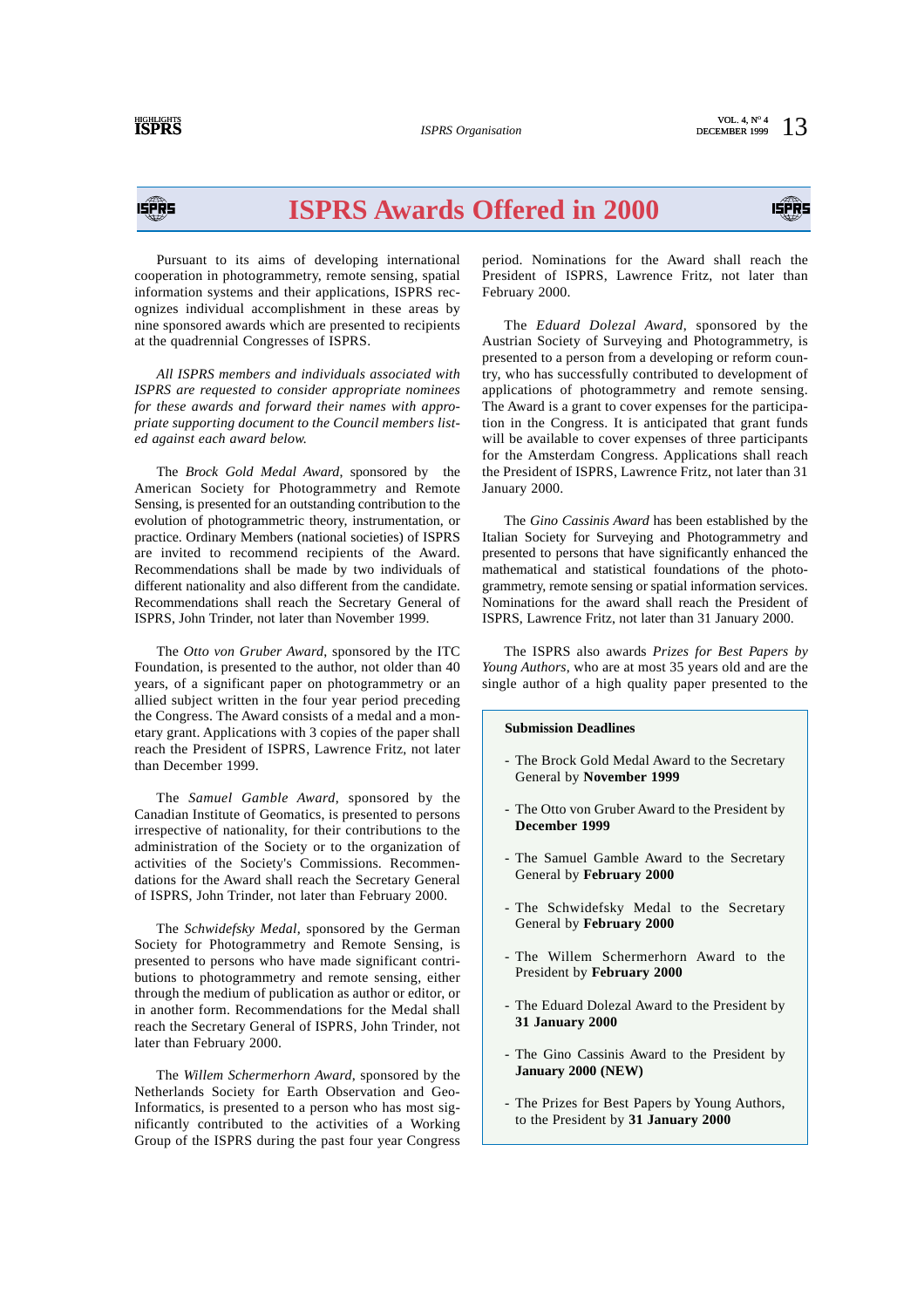#### **14 ISPRS** *Organisation* **ISPRS ISPRS ISPRS** DECEMBER 1999



Congress. The Prizes are grants to make it possible for the winners to attend the Congress. Applications including the paper shall reach the President of ISPRS, Lawrence Fritz, not later than January 2000. Details will be published in the announcements booklets of the ISPRS Amsterdam Congress in the year 2000. A minimum of 10 prizes of 2,500 Swiss francs each will be available.

*Best Poster Paper Awards.* The Congress Director will

award the 14 best poster papers given at the Amsterdam Congress.

Regulations and rules of all awards are found in the International Archives of Photogrammetry and Remote Sensing, Vol XXXI, Part A, 1998 (Proceedings of the Vienna Congress 1996), in the so-called "Silver Book" of ISPRS Organization and Programs 1996-2000. Regulations of all awards can be found on the ISPRS Web site - www.isprs.org/documents/awards.

#### **ISPRS Announces Gino Cassinis Award** ISPR5 **ISPRS**

#### **Preamble**

The Gino Cassinis Award, valued at Swf 2,500, will be offered for the first time by the Italian Society for Surveying and Photogrammetry (SIFET) in Amsterdam in July 2000. The award honours the work of Professor Gino Cassinis in ISPRS in teaching and research in photogrammetry for 40 years, and provides ISPRS with further opportunities to recognise the major scientific achievements of scientists working on ISPRS activities. All ISPRS Members are encouraged to consider appropriate candidates for this new award who have significantly enhanced the mathematical and statistical foundations of the photogrammetry, remote sensing or spatial information sciences in the 4 years preceding the Congress. The deadline for submission to the President of ISPRS, of recommendations for candidates is January 2000.

The scientific work of Professor Gino Cassinis enhanced the mathematical and statistical foundations of the surveying and mapping disciplines. He served as President of ISPRS from 1934 - 1938, Congress Director of the 5th ISPRS Congress (Rome, 1938), and as President of ISPRS Technical Commissions for four terms. Furthermore he was elected as an Honorary Member of ISPRS.

#### **Regulations**

#### **Article 1**

The award shall be known as The Gino Cassinis Award and shall normally be granted at each Congress of the International Society for Photogrammetry and Remote Sensing (ISPRS).

#### **Article 2**

The Gino Cassinis Award shall consist of a certifi-

cate and SwF 2,500, from the Italian Society for Surveying and Photogrammetry. Presentation shall be made at an appropriate event, preferably a plenary session or General Assembly of the Congress.

#### **Article 3**

The recipient shall be a person who has significantly enhanced the mathematical and statistical foundations of the photogrammetry, remote sensing or spatial information sciences in the 4 years preceding the Congress. All nominations shall be supported by appropriate documentary evidence of the candidate's work.

#### **Article 4**

Nominations for The Gino Cassinis Award shall reach the President of ISPRS not later than 6 months prior to the Congress at which it will be presented. Candidates may not self-nominate.

#### **Article 5**

The Jury of The Gino Cassinis Award shall consist of:

- The President of ISPRS (Chair of Jury)
- The Secretary General of ISPRS

The President of SIFET or its nominee.

The Jury shall decide no later than 4 months before the ISPRS Congress. The decision shall be made by simple majority. The Jury may decide not to present an award. The decision of the Jury shall be final.

#### **Article 6**

No Members of ISPRS Council or the Jury shall be eligible to receive the award.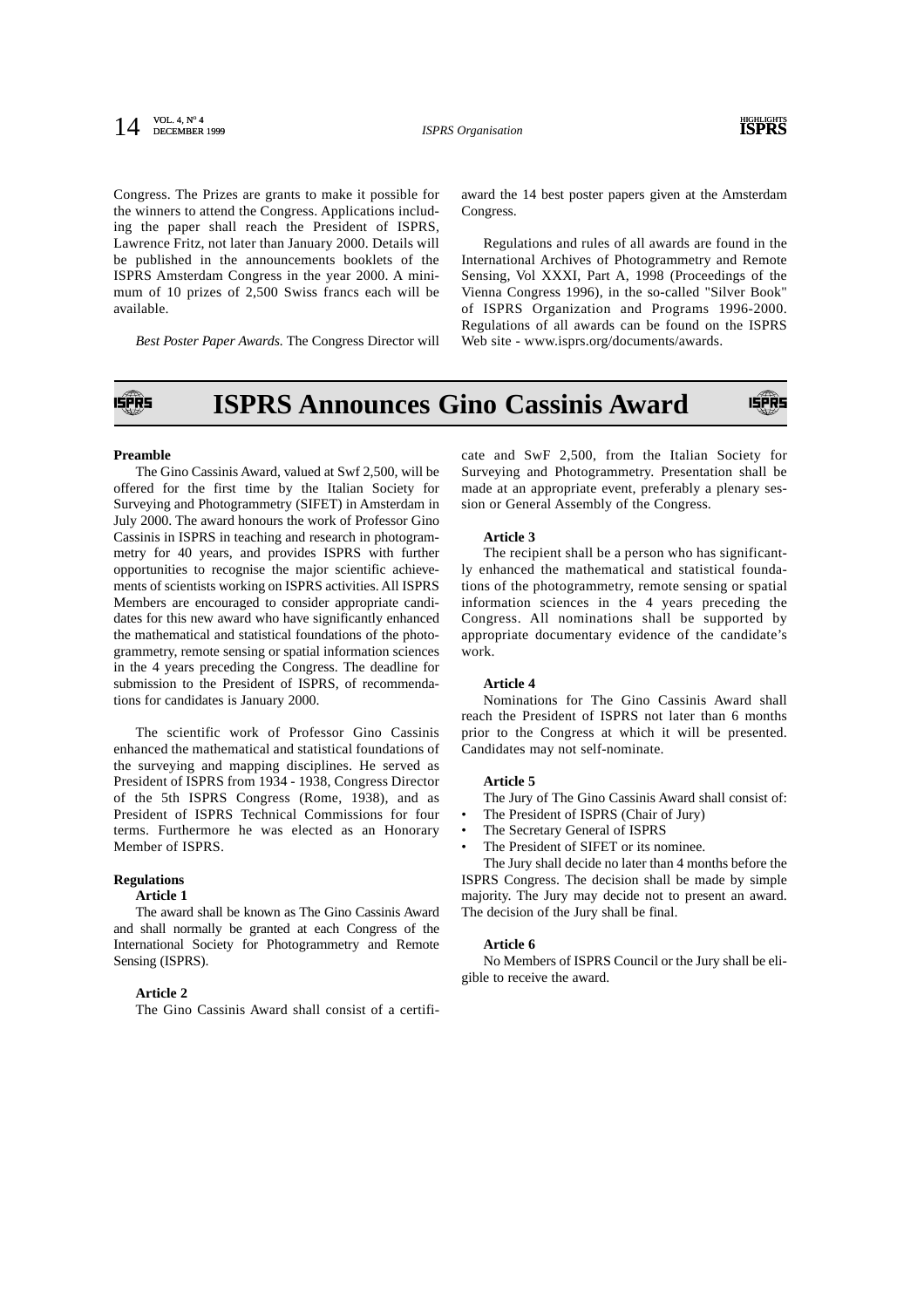IŞPŘS

# **Invitation to Submit WWW-Links**



**Request for Details of Important Worldwide Web Links for the ISPRS Homepage** *By Tuan-chih Chen and John Felkner, Chairs, WG VI/4 ISPRS*



To: All ISPRS ordinary members, associate members, regional members, & sustaining members

From: Technical Commision VI, Working Group 4, ("Internet Resources and Spatial Data Sharing")

Technical Commission VI Working Group 4 is inviting all ISPRS Members to submit details of significant and relevant World Wide Web links for inclusion on the ISPRS Homepage (http://www.isprs.org).

The goal is to provide researchers, students, educators and professionals with interests in the activities of ISPRS, with a truly information-rich Web site, on the photogrammetry, remote sensing and spatial information sciences. These details will contribute to the goals of ISPRS of stimulating information exchange and global communication on its topics of interest.

These links should be on one or more of the following categories related to the photogrammetry, remote sensing and spatial information sciences:

- 1.) Web sites of on-line image and/or spatial data;
- 2.) Web sites that provide details of educational courses;
- 3.) Web sites that provide details of freeware or feeware;

ALL MEMBERS are asked to submit details of such links to the Chairs of WG VI/4 to the addresses below by the end of 1999. The links will then be categorized and placed on the ISPRS homepage.

E-mail address: Professor Tuan-chih Chen: profchen@ms13.hinet.net Dr. John Felkner: gsd97jjf@gsd.harvard.edu

Thank you for your assistance.

### **Education, Training, Research and Fellowship Opportunities in Remote Sensing, GIS**  ISPRS **and its Applications**



*A Directory ISPRS Educational Task Force By Tania Maria Sausen, Chairperson WG VI/1 - Education*

One of the Resolutions (G3, Educational Opportunities) of the XVIIIth ISPRS Congress, held in Vienna, Austria in July 1996, endorsed the establishment of an Educational Task Force to facilitate and promote

grants, fellowships, scholarships, tutorials, workshops, and similar educational opportunities. The ISPRS Educational Task Force, has decided to build a directory about Education, Training, Research and Fellowship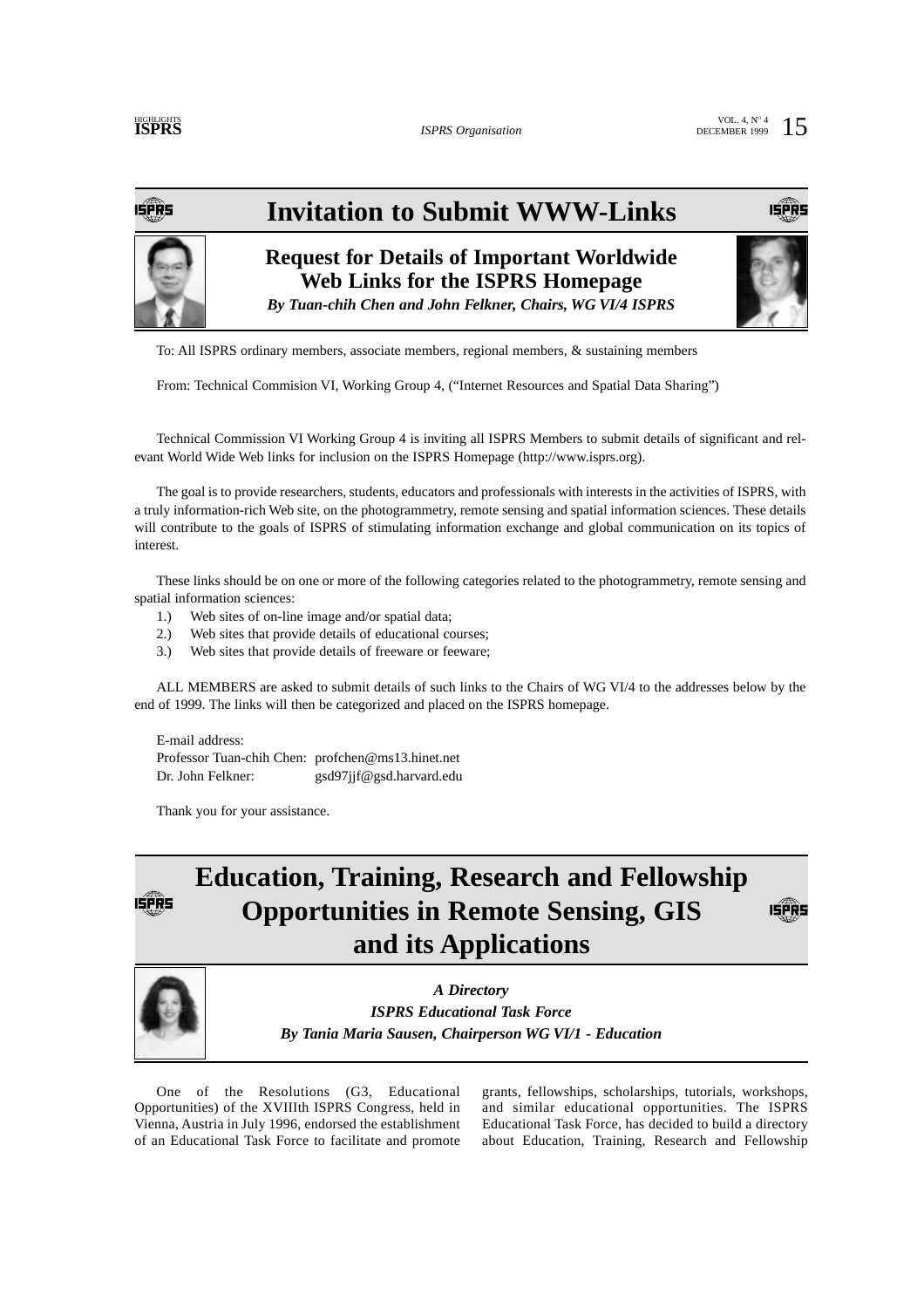### **HIGHLIGHTS**

Opportunities in Remote Sensing and GIS and its Applications. In order to do this it has been requesting on regular basis to the Educational and Research Institutions around the world information regarding education, training, research and fellowship opportunities available in remote sensing and GIS. At the same time it was asked to Dr. Adigun Ade Abiodun, from the Outer Space Affairs Division of United Nations, to use as basic information the UN directory about Education, Training, Research and Fellowship Opportunities in Space Science available in UN Homepage. In this directory it is possible to get information from all members states that are involved in Space Science. Besides this it has been sent many faxes and e-mail messages to remote sensing and GIS institutions around the world, in order to update the UNU Directory and to get information from institutions that were not in the directory. The information received has been generated this directory. The information contained in this directory for each institution includes its areas of specialisation, the educational and research programmes offered, the facilities available, the prerequisite qualifications, financial information, fellowship opportunities and opportunities for international co-operation. Addresses and contact points for further information are also included. 108 Institutions in 49 countries are listed in this directory.

http://www.ltid.inpe.br (go to Educacao)

If you have any comments and/or updates please contact:

Tania Maria Sausen, Chair WG VI/1 - Education Instituto Nacional de Pesquisas Espaciais Divisao de Sensoriamento Remoto Av. dos Astronautas, 1758 - Cx.P.515 CEP 12201-970 Sao Jose dos Campos, SP, Brazil Tel: +55 12 345 6862 Fax: +55 12 345 6870 E-mail: tania@ltid.inpe.br



### **Meeting Announcement**



*ISPRS – WG VI/3:''International Cooperation and Technology Transfer'', ISPRS – WG IV/3:''Temporal Aspects and Topographic Database Maintenance'' and Slovenian Section of Photogrammetry and Remote Sensing are organizing a joint meeting: Bridging the Gap*

#### **First announcement and call for abstracts**

The ISPRS Congress in Amsterdam (16 – 23 July 2000) is approaching fast and technical commissions and working groups are intensively preparing themselves for this great event. Ljubljana meeting is thus very important for both, WG VI/3 and WG IV/3, to round up their work of the inter-congress period and carefully prepare reports and program for the Congress.

All themes that matches terms of references of the both working groups are of interest. Especially papers dealing with solutions and problems on the national-level are highly appreciated. The proposed themes are: GIS (especially data processing and data transfer, national databases – organization, maintenance, experience), cooperation and education, digital mapping, GPS, digital and close range photogrammetry, remote sensing.

The meeting will be held from  $2 - 5$  February, 2000, but two days before, i.e. 31 January and 1 February, some tutorials will be organized. Topics of tutorials will be sent at the second announcement, as well as registration form for the meeting.

**Deadline to submit an abstract: 30 September 1999** Notification of acceptance and second announcement: 15 October 1999 Deadline for papers: 15 December 1999 Final program: 3 January 2000

**Contact: Mrs. B. Eng. Mojca Kosmatin Fras** Institut of Geodesy, Cartography and Photogrammetry Jamova 2, SI - 1000 Ljubljana - Slovenia Phone +386-61-2002908 Fax +386-61-1250677 Email mojca.fras@institut-gf.uni-lj.si

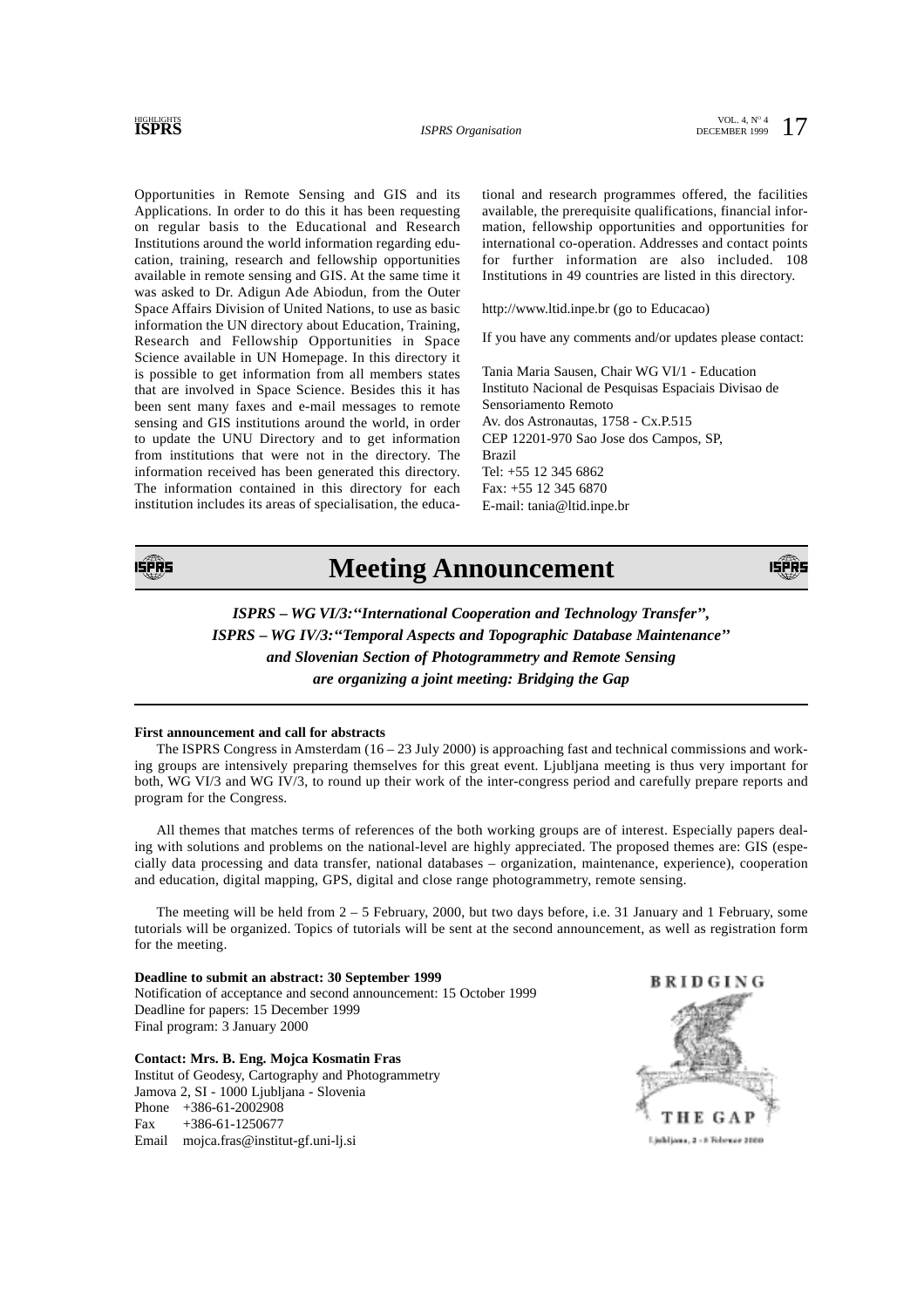SPRS

### **ISPRS Joint Workshop**



### **Report on the ISPRS Joint Workshop "Sensors and Mapping from Space ´99"** *Hanover, Germany, September 1999*

*By Younian Wang, Atlanta*

The ISPRS Joint Workshop "Sensors and Mapping from Space ´99" was held in Hanover, Germany from September 27 to 30, 1999 and hosted by Institute for Photogrammetry and Engineering Surveys, University of Hanover. The workshop was co-organized by the three ISPRS working groups WG I/1 "Sensor Parameter Standardisation and Calibration", WG I/3 "Sensors and Platforms for Topographic Survey", and WG IV/4 "Mapping Using High Resolution Satellite Imagery". More than 70 participants from over 20 countries attended the workshop in which 48 high quality scientific papers were presented in 14 sessions. The main topics of the workshop covered the following scientific and technical aspects:

- New and high resolution satellite systems
- Digital cameras
- Image orientation and calibration
- Geometric and radiometric image processing and data fusion
- Image analysis and object recognition
- SAR and laser scanner
- MOMS
- Topographic and thematic mapping

The successful launch of IKONOS-2, the world's first commercial 1-meter resolution satellite images, three days before the workshop inspired a hot start with the session on New satellite and high-resolution satellite systems. Several up-coming satellite systems such as SPOT 5, Landsat 7, ALOS, OrbView and RapidEye were introduced in detail. A presentation about the rapid growth of small satellites and its imaging potential for GIS applications also attracted great attention. Several presentations about new digital cameras for airborne imaging purpose and their applications in mapping projects showed further advances in the digital mapping era.

Several new methods for satellite image orientation and triangulation were presented in the workshop. The geometric and radiometric rectification and modeling of many kinds of remotely sensed images including SPOT, IRS-1C, MOMS and Landsat images were also discussed. Some new techniques for image analysis and object recognition from satellite images were introduced. Another focus point of the presentations was the data integration and data fusion of various sources of imagery. These presentations have shown possible ways and the benefits to integrate multi-sensor, multi-spectral, multi-resolution, optical and SAR images to fulfill the needs of different applications and to improve the efficiency and accuracy.

Mapping from space with SAR data, especially DEM extraction using interferometric SAR also attracted great attention of the audience. Some new SAR systems of German and Canadian developers were introduced in the workshop. There was also an interesting comparison of DEMs extracted from SAR and from laser scanner images, in addition to the presentations about calibration procedures and quality assessment of laser scanner data.

The German MOMS project delivered images from the MIR station with one of the highest resolution currently available (6-meter ground pixel size) and along-track stereo viewing capacities. Several presentations have thoroughly investigated the mapping potential of MOMS images, the triangulation and DEM generation methods, the geometric calibration of the sensors, band to band image registration, applications of its multi-spectral images, and design and system aspects.

Some other topographic mapping techniques with satellite images other than MOMS, such as SPOT and IRS-1C, were also presented in the workshop. The suitability and economics of using satellite images for topographic mapping were discussed. They indicated that high-resolution satellite images would play a major role for the update of the medium scale topographic database. There was also a report about the impact of image compression techniques onto the accuracy of the DEMs derived from satellite images, which could be very helpful for the users of compressed images to choose the suitable compression methods and factors. A very interesting presentation about using multimedia tools for the education on map making from space lead to a lively discussion about the impact and the possible revolution of the computer technology in photogrammetric and cartographic education.

The workshop proceedings were published by the Institute for Photogrammetry and Engineering Surveys, University of Hanover on a CD with a separate booklet of abstracts. The proceedings are also available on the institute's website at http://www.ipi.uni-hannover.de under publications.

After the conclusion of this very successful workshop, many of the participants stayed until October 1st and